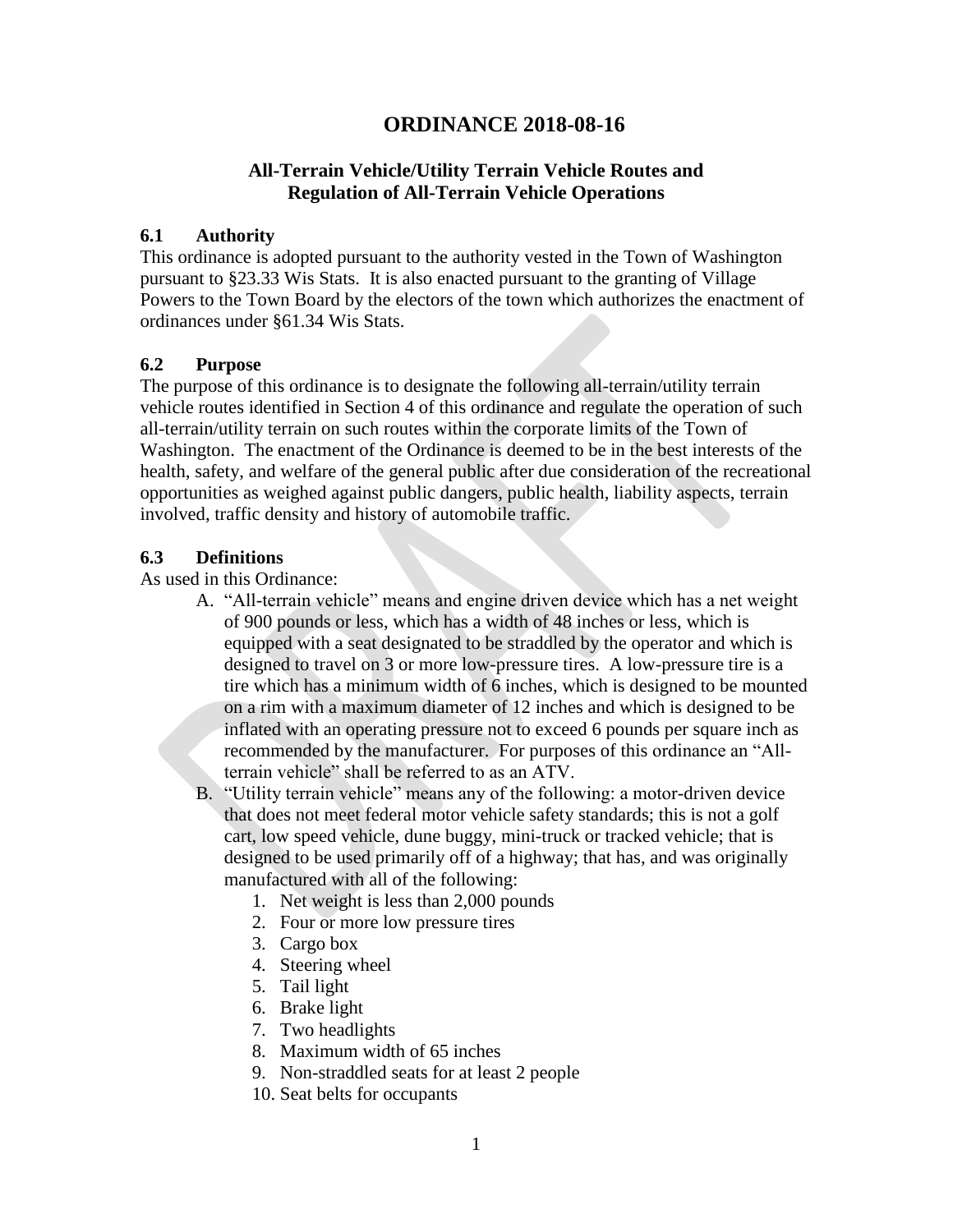11. Roll bar of similar structural system or device

For purposes of this ordinance an "Utility-terrain vehicle" shall be referred to as an UTV.

- C. "All-terrain vehicle route" means a highway designated for use by ATV/UTV operators by the Town of Washington. For purposes of this ordinance an "All-terrain vehicle route" shall be referred to as a route.
- D. "Operate" means to exercise physical control over the speed or direction of an ATV/UTV to physically manipulate or activate any of the controls of an ATV/UTV to be put it in motion.
- E. "Operation" means the exercise of physical control over the speed or direction of an ATV/UTV or to physically manipulate or activate any of the controls of an ATV/UTV necessary to put it in motion.
- F. "Operator" means a person who operates an ATV/UTV, who is responsible for the operation of an ATV/UTV or who is supervising the operations of an ATV/UTV.
- G. "Town Road" is a road located within the Town of Washington and maintained by the Town of Washington. Town roads are identified by a street name. ex. S. Lowes Creek Road
- H. "County Highway" is a highway located in the Town of Washington and maintained by the Eau Claire County Highway Department. County Highways are identified by a letter. ex. County Highway HH

### **6.4 Regulations of ATV/UTV Designated Route(s)**

The Town of Washington, as authorized by §23.33(11)(a) Wis. Stats, and Chapter NR 64, Wisconsin Administrative Code, which are adopted as part of this ordinance by reference, regulates the operation of ATV/UTVs on designated route(s) as follows:

- A. All ATV/UTV operators shall operate at no more than 35mph.
- B. All ATV/UTV operators shall ride single file.
- C. All ATV/UTV operators must ride on the extreme right side of the roadway except that left turns may be made from any part of the roadway that is safe given prevailing conditions.
- D. All wheels of the ATV/UTV must stay on the paved surface.
- E. Routes will be open one hour before sunrise and close one hour after sunset.
- F. All ATV/UTV operators shall have their headlights and taillights turned on at all times.
- G. All ATV/UTV operators shall slow the ATV/UTV to 10mph or less when operating within one hundred fifty (150) feet of a pedestrian.
- H. All ATV/UTVs must have an exhaust system muffling the noise of the ATV/UTV, acceptable to any law enforcement officer.
- I. All ATV/UTV operators and riders under age 18 must wear a helmet.
- J. All ATV/UTV operators under the age of 16 are required to have a rider safety certificate to ride and must be accompanied by a parent or guardian.
- K. All ATV/UTV operators must have a valid driver's license or be compliant with the DNR licensing and riding requirements. An ATV Safety Certificate is required if operator is born after January 1, 1988.
- L. All ATV/UTV owners must have liability insurance coverage.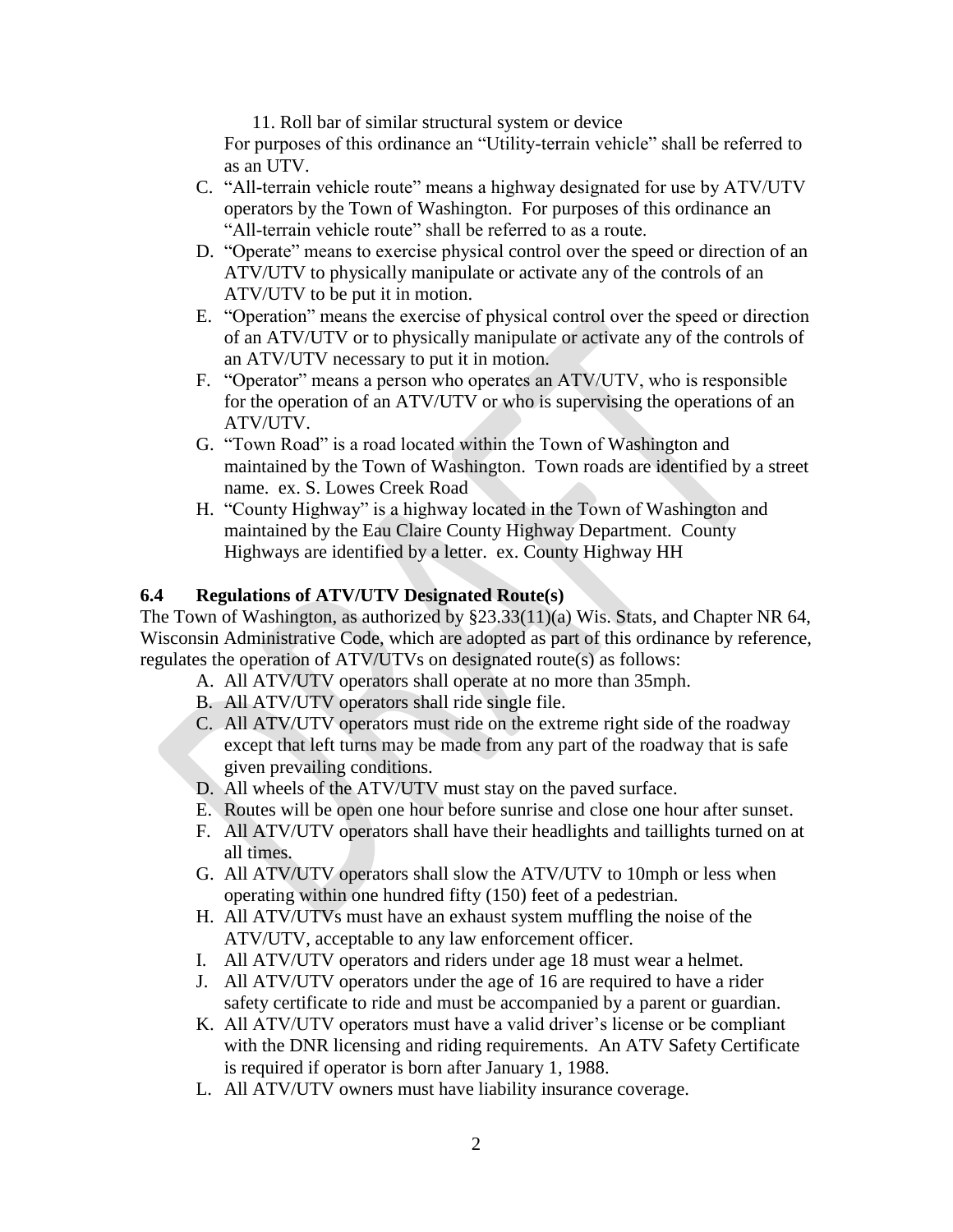M. Vehicle parking on Town roads if for the purpose of unloading or parking while riding the routes is prohibited.

### **6.5 Responsibility of Approving and Signing Route(s)**

The Town of Washington shall maintain the supervisory responsibility of ensuring that the ATV/UTV routes identified in Section 6.6 are signed in compliance with the standard requirements and regulation established by federal, state and local governments and their respective departments and agencies, including but not limited to, the Wisconsin Department of Natural Resources.

Sign Placement: All routes shall be signed in accordance with NR 64.12 Wisconsin Administrative Code, the DNR Trail Signing Handbook and the Uniform Traffic Control Devices Manual. Signs shall be located at least 10 feet from the pavement edge and be placed on a steel post. Signs shall not be placed on existing town road sign posts.

No person may do any of the following in regard to signs marking town ATV/UTV route(s):

- A. Intentionally remove, damage, deface, move or obstruct any uniform ATV/UTV route sign or standard or intentionally interfere with the effective operation of any uniform ATV/UTV route sign or standards if the sign or standard is legally placed by the state, any municipality, or any authorized individual.
- B. Possess any uniform ATV/UTV route sign or standard of the type established by the department for the warning, instruction, or information of the public, unless he or she obtained the uniform ATV/UTV route sign or standard in a lawful manner. Possession of a uniform ATV/UTV route sign or standard creates a rebuttal of presumption of illegal possession.

#### **6.6 Routes**

- A. All town roads in the Town of Washington are eligible to be petitioned for designation as a route. The following criteria will be considered by the Town Board during the review and approval of reasonable requests for ATV/UTV route establishments:
	- 1. Approval by the local ATV/UTV Club of which the town has a current mutual agreement
	- 2. Completed application
	- 3. Requested segment connects to other route networks
	- 4. Posted speed limit of requested segment
	- 5. Pavement condition
	- 6. Traffic volume
	- 7. Horizontal and vertical alignment safety concerns
- B. The boundaries of the Town are located on the center lines of Elm Road, Walnut Road, Hillview Road, Partridge Road, Lincoln Town Line Road, and River View Drive and responsibility is shared with the Towns of Brunswick, Pleasant Valley, Clear Creek and the Town of Lincoln. Mutual agreement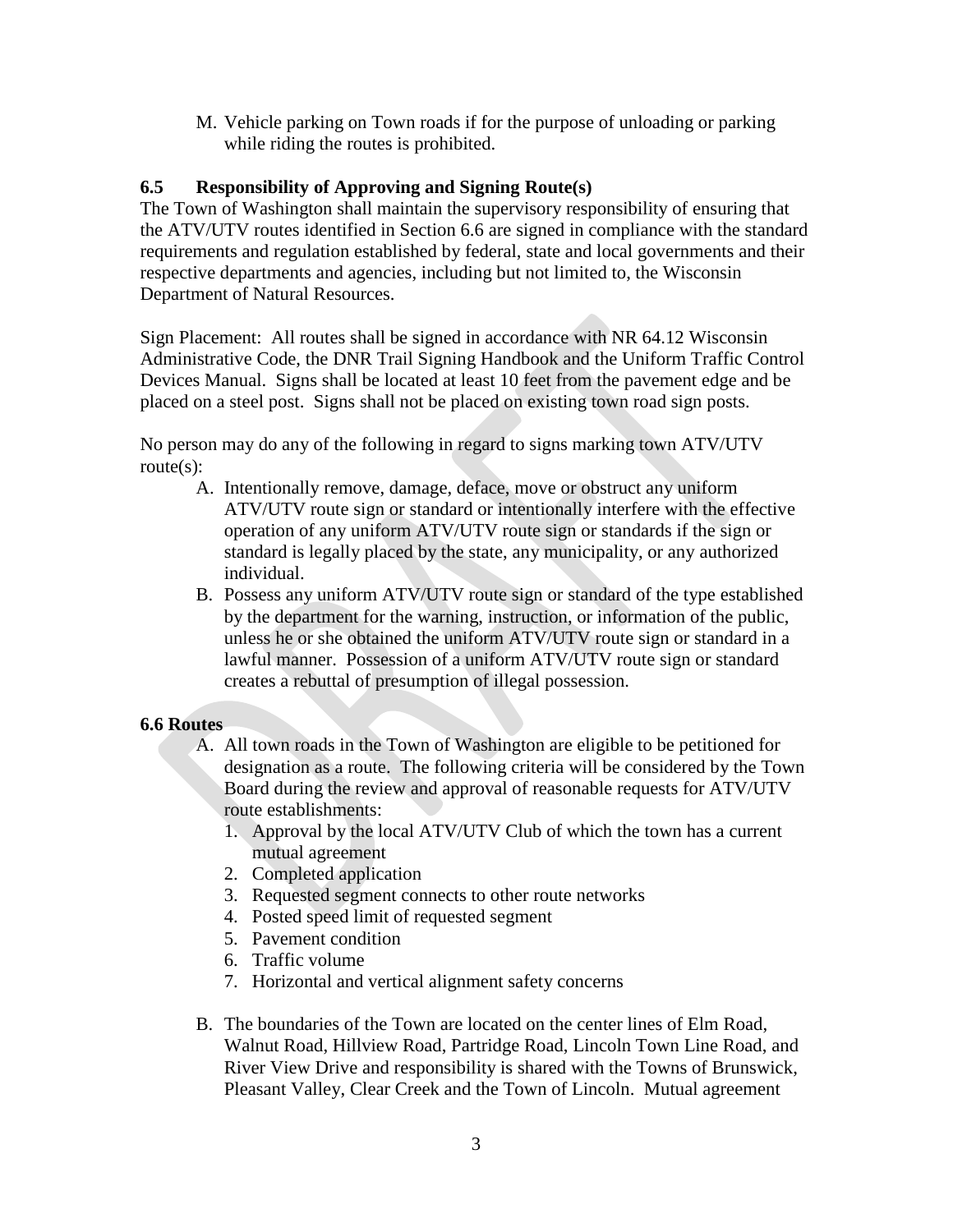between the Town of Washington and the respective Town sharing said boundary shall be reached before any sections of the said roads will be opened for ATV/UTV routes.

- C. A town road may be removed from the approved route(s) at the discretion of the board if:
	- 1. The Town Board determines a safety reason exists to warrant the closure of the road.
	- 2. The Town Board determines the route is being misused by ATV/UTV users and the Club or law enforcement officials are unable to properly solve the issue with the offenders.
	- 3. The Town Board determines unnecessary damage is being caused to the road due to ATV/UTV users.
- D. A current map and listing of open roads shall be maintained on the Town of Washington website and posted at the Town Hall.
- E. Route(s) are not considered open until the Town Board has approved by resolution the section(s) of road to be opened and the required signage on the route. Furthermore, route(s) are not considered open until all approved signage is installed.

## **6.7 Notification of Proper Authorities**

A copy of this ordinance shall be sent by the town clerk to the Department of Natural Resources, the Eau Claire County Sheriff's Department and any other law enforcement agency serving the Town of Washington jurisdiction.

## **6.8 Enforcement**

This ordinance may be enforced by any law enforcement officer authorized to enforce the laws of the State of Wisconsin and additionally as stated in the Town's citation authority ordinance.

## **6.9 Penalties**

The penalties under §23.33(13)(a-f), Wisconsin Statutes and the applicable sections of the Wisconsin Uniform Bond Schedule are adopted by reference.

Any person violating the provisions of this ordinance shall forfeit a sum of not less than \$50.00 nor more than \$250.00 for each offense together with the costs of prosecution. Each day that a violation occurs shall constitute a separate offense.

## **6.10 Severability and Interpretation**

A. Should any section, clause, provision or portion of this ordinance be adjudged unconstitutional or invalid, unlawful or unenforceable by a final order of a court of competent jurisdiction, including all applicable appeals, the remainder of this ordinance shall remain in full force and effect.